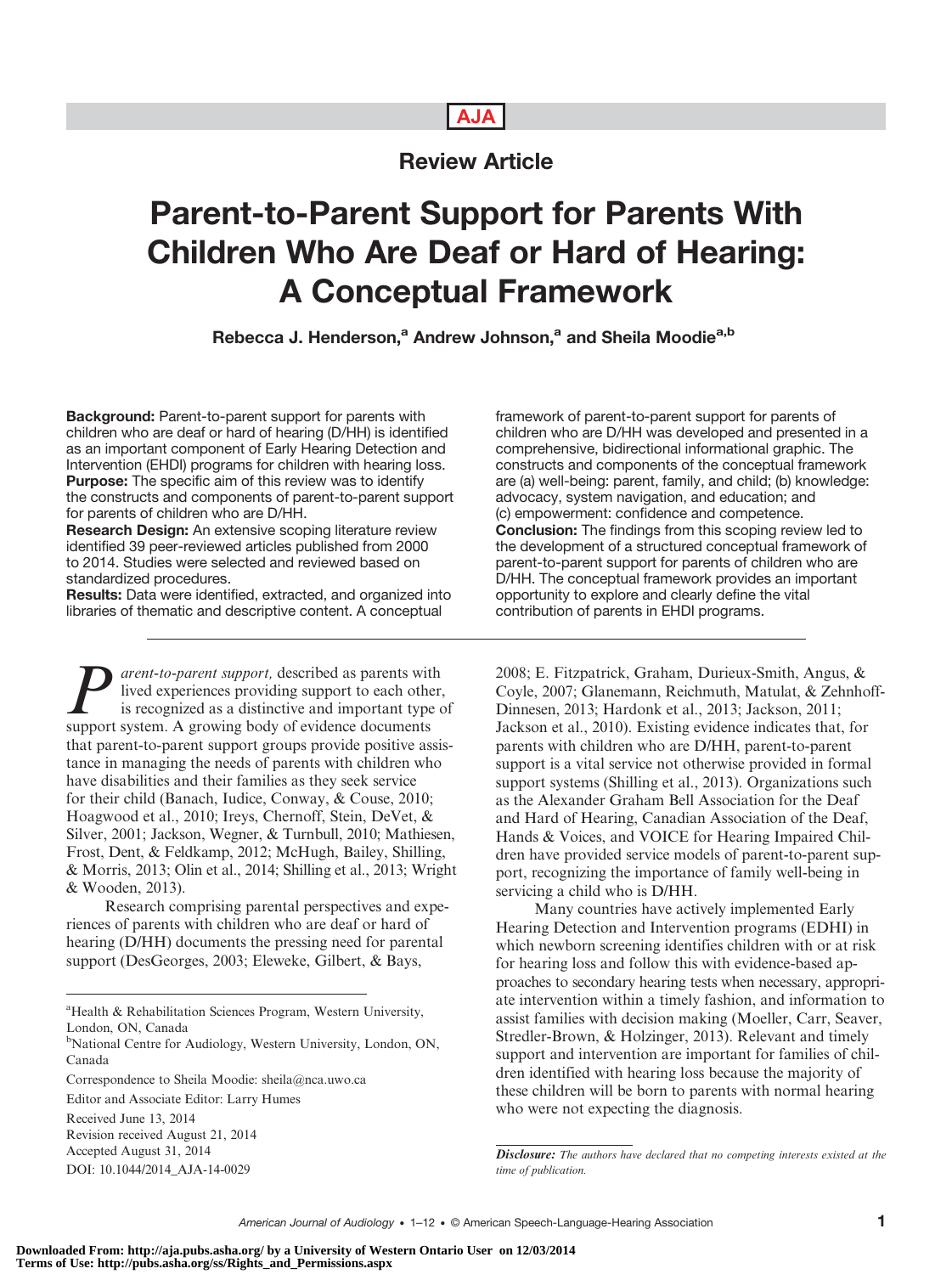Supporting the evidence, the Joint Committee on Infant Hearing (JCIH, 2007, 2013) identifies parent-to-parent support as an important component of EHDI programs for children with hearing loss. The JCIH supports the development and implementation of guidelines of family-to-family support (JCIH, 2013). In addition, a recent international consensus statement for children who are D/HH identified family access to parent-to-parent support as a central tenet in family-centered principles (Moeller et al., 2013). Panels of experts in EHDI draw attention to the unique attributes of peer parental support as it pertains to social and emotional well-being for families and calls for provision of ingress, that all families have access to peer parental support systems (JCIH, 2013; Moeller et al., 2013).

A synthesis of evidence specific to parent-to-parent support from leading researchers indicates that parent-toparent support is a necessary part of the whole health care system and ought to be provided or supported by a formalized entity (Eleweke et al., 2008; E. Fitzpatrick, Angus, Durieux-Smith, Graham, & Coyle, 2008; Jackson, 2011; Jamieson, Zaidman-Zait, & Poon, 2011; JCIH, 2013; Moeller et al., 2013; Poon & Zaidman-Zait, 2014).

Yet despite the benefits of peer parental support, very few syntheses of studies have been conducted. In fact, to the best of our knowledge, this is the first scoping review study to analyze thematic content centered on ideas central to parent-to-parent support of parents with children who are D/HH. The purpose of the review was to identify themes and ideas (constructs) and determine the key elements or specific parental needs of peer support (components).

## Method

A scoping review of the literature was the appropriate method to meet the objectives of this study. A scoping review is defined as "a form of knowledge synthesis that addresses an exploratory research question aimed at mapping key concepts, types of evidence, and gaps in research related to a defined area or field by systematically searching, selecting, and synthesizing existing knowledge" (Colquhoun et al., 2014, pp. 2–4). A key strength of a scoping review in health-related practice is "its ability to extract the essence of a diverse body of evidence and give meaning and significance to a topic that is both developmental and intellectually creative" (Davis, Drey, & Gould, 2009, p. 13). This may explain why health-related research has increasingly adopted the scoping review as a method of digesting research evidence. This evidence may be neglected through a formal systematic review of the literature, which, on the other hand, aims to answer a particular research question through the critical appraisal of studies with specific methodological characteristics and may exclude less rigorous research material that may offer valuable evidence. Scoping reviews differ from literature reviews in that scoping reviews require critical interpretation of the research (Levac, Colquhoun, & O'Brien, 2010).

Similar to formal systematic reviews, scoping reviews use standardized and replicable procedures (Davis et al.,

2009; Grant & Booth, 2009). Arksey and O'Malley (2005) developed a six-stage methodological framework for conducting scoping reviews. This framework was clarified and enhanced by Levac et al. (2010), who identified the six stages as (a) identification of the research questions; (b) identification of relevant studies; (c) study selection; (d) charting of the data; (e) collation, summary, and reporting of the results; and (f) consultation. Unlike Arksey and O'Malley, Levac et al. contend that consultation should be an essential component of scoping study methodology. As such, the present study is the first stage of a two-phase scoping review. The present study is intended to report collated results from the literature; the consultation process is currently underway and will be reported in a future publication.

## Identifying the Research Question

Our scoping review addressed the following question: For parents of children who are D/HH, what thematic content is central to the constructs and components of a conceptual framework of parent-to-parent support?

## Identifying Relevant Articles

The search strategy used the CINAHL, Scopus, MEDLINE, and Embase electronic databases between 2000 and 2014. The initial search revealed 120 articles in CINAHL, 434 in Scopus, 397 in EMBASE, and 289 in Medline. Key words were broad to capture the components of parents and families, peer parental support systems, and children who are D/HH. Subject headings were defined and adapted for each database to limit the search to parental support systems. Citation tracking from salient articles was also conducted. See Table 1 for search terms.

## Study Selection (Inclusion/Exclusion Criteria)

Peer-reviewed studies, regardless of their design, met the inclusion criteria if they focused on (a) ideas central to parent-to-parent support for parents and families with a child who is D/HH, including children with comorbidities; (b) children aged 0–18 years (although most studies concentrated on children ages 0–6 years); and (c) parental support provided by professionals or peers and if they were (d) limited to the years 2000–2014 and (e) full articles written in English. Studies were excluded if they focused on adolescents and/or grandparent perspectives.

For this scoping review, the inclusion criteria included articles from professional and parental perspectives of parental support needs. We included articles of professional–parent support and professional perspectives when parental support needs were outside the scope of professional practice. The year 2000 was chosen as a cutoff point for study inclusion, as this represents a point in time during which universal newborn hearing screening had been widely implemented in the United States. Furthermore, this provides us with research articles that more accurately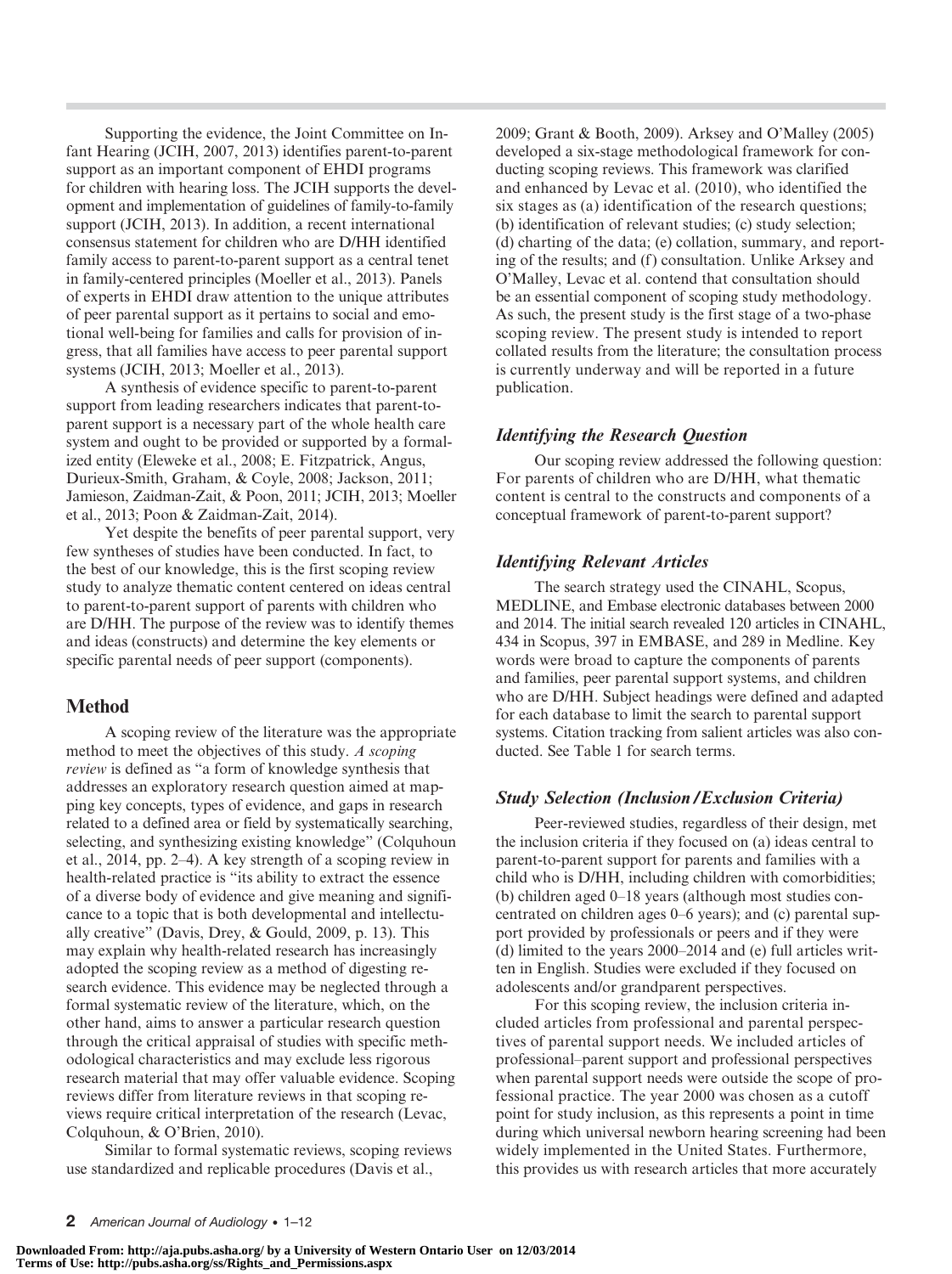|  |  | Table 1. Search terms. |  |
|--|--|------------------------|--|
|--|--|------------------------|--|

| Category                                       | Search term                                                                                                                                                                                                                                                                                                                                                                                                                                                                              |
|------------------------------------------------|------------------------------------------------------------------------------------------------------------------------------------------------------------------------------------------------------------------------------------------------------------------------------------------------------------------------------------------------------------------------------------------------------------------------------------------------------------------------------------------|
| Parent                                         | Parents of disabled children<br>Parent<br>Family<br><b>Extended family</b><br>Mother<br>Father                                                                                                                                                                                                                                                                                                                                                                                           |
| Support                                        | Program development<br>Program<br>Patient centered/centered care<br>Family centered/centered care<br>Professional family relations<br>Caregiver support<br>Support groups<br>Peer counseling<br>Early childhood intervention<br>Early intervention<br>Parent-to-parent support<br>Social support<br>Peer support<br>Education<br>Neonatal screening<br>Universal neonatal hearing<br>Screening<br>Early diagnosis<br>Health services needs and<br>demands<br>Early hearing detection and |
| Child who is deaf or hard of<br>hearing (D/HH) | intervention programs<br>Infant<br>Newborn<br>Child, children<br>Preschool<br>Adolescent<br>Hearing loss, conductive<br>Hearing loss, sensorineural<br>Hearing loss, functional<br>Hard of hearing<br>Deaf<br>Hearing loss<br>Hearing impairment<br>Hearing disorder<br>Hearing aid                                                                                                                                                                                                      |

reflect the current needs of families in a contemporary, diverse, and global society.

The lead author reviewed titles and abstracts of articles identified by the above-described searches and obtained full-text copies of articles believed to meet the inclusion criteria. The research team reviewed the articles and confirmed the final selection of papers through consensus.

## **Results**

#### Charting the Data

Data extracted from the research papers included study design or method, purpose or objective of the study, study outcomes or findings, components of parent-toparent support, number and sex of participants (parents), country, and future research directions outlined in the manuscript. Components of parent-to-parent support were extracted from parental experiences, semistructured

interviews, focus groups, consultancy with clinicians, surveys, and questionnaires. The components were organized into tables of data. Supplemental Table 1 identifies the articles in this scoping review and charts the constructs and components.

We collectively compared and discussed the tables of charted information. The tables of thematic and descriptive data were derived from quotes, testimonials, themes, recollections, and expert opinions. We then interpreted the findings and organized the thematic and descriptive data into components, refining the language chosen to label each component throughout the process. Next, we grouped components according to similar themes. Groups of components were organized under constructs, and appropriate labels were derived for the constructs. Through consensus, we were able to determine the organization of the constructs and components.

Results of the thematic and descriptive data were organized into a conceptual framework and were depicted as an informational graphic. The informational graphic is a visual representation of evidence extracted in the scoping review and is intended to present complex information quickly and clearly.

## Collating, Summarizing, and Reporting Results

As shown in Figure 1, 1,240 articles were located. Of the screened articles, 29 met the inclusion criteria. We further found 10 articles through citation tracking for a total of 39 articles included in this scoping review. Approximately half of the articles were quantitative (18), followed by qualitative (11) and review (seven) and, finally, mixedmethod studies (three). Of the 39 articles, 26 articles focused on parental perspectives of family needs in relation to parent-to-parent support or professional-to-parent support.

Figure 1. Summary of search results.

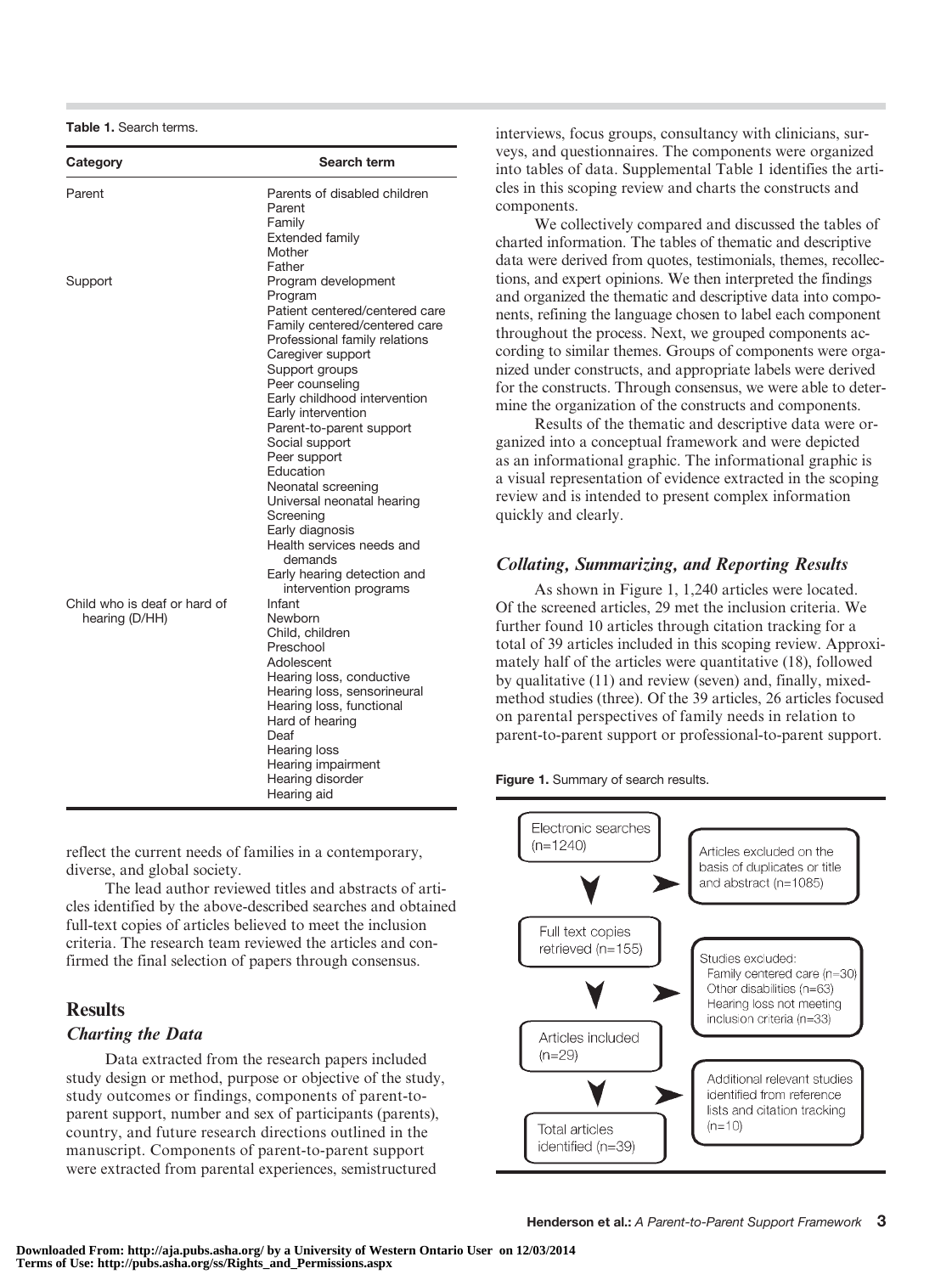One article addressed parental or family support needs solely from a professional perspective. One study considered parental and family needs from both professional and family perspectives. We have classified the remaining eight articles as review papers. The studies' sample sizes for families ranged between nine and 456. Excluding review articles, 18 studies or 60% had a sample size between nine and 50 families. The two studies researching professionals had 27 and 35 participants.

The purpose of this review was to identify thematic concepts (constructs) through key elements (components) of parent-to-parent support for parents of children who are D/HH and design an evidence-based conceptual framework. Table 2 provides an overview of the number of studies identified through the literature review for each construct or component of the framework. The conceptual framework is illustrated in Figure 2.

The constructs and components are presented in a closed helix visual design with the supporting and learning parents at opposite curves. The "learning parent" is characterized as having a child recently identified as D/HH. The "supporting parent" has the lived experience of having a child with hearing loss. The helix represents the exchange of information between the parents. Two descriptive words— "connectedness" and "mutuality"—describe the underpinnings of the relationship. There are several layers of data available. Three overarching themes (constructs)—knowledge, well-being, and empowerment—are mirrored in the roles of the supporting and learning parents. In the flexure of the learning parent, arrows indicate that relationships exist between the defining constructs, namely that knowledge and well-being promote empowerment and empowerment and knowledge increase well-being. Under each construct, broad descriptive elements (components) are found on the supporting parent's spiral. Finally, specific key elements (components) itemize specific parental needs by the learning parent. The remainder of this article provides detail about each component or construct illustrated in the diagram and included in the framework.

#### Mutuality and Connectedness

The relationship between the supporting parent defined as a parent with lived experience—and a learning parent in the parent-to-parent support dynamic requires mutuality and connectedness. Parent-to-parent support can be cyclical in nature when the learning parent transitions into the supporting parent role. Building a community of mentors and role models of thoughtful and supportive parents of children who are D/HH is becoming increasingly important for sustainable parent-to-parent support.

Mutuality. Mutuality is an important component of parent-to-parent support. Parents have expressed that a mutual exchange of information, thoughts, and resources benefits both the supporting and learning parents. In this model, parents require access and meaningful interaction with role models and mentors. In addition, studies report that supporting parents indicate giving support was as important as receiving it and that the learning parent may feel motivated to help other parents who have a similar social identity (Bradham, 2011; Jackson, 2011; Meinzen-Derr, Lim, Choo, Buyniski, & Wiley, 2008; Moeller et al., 2013; Muñoz, Blaiser, & Barwick, 2013; Poon & Zaidman-Zait, 2014; Porter & Edirippulige, 2007; Sorkin & Zwolan, 2008; Yucel, Derim, & Celik, 2008; Zaidman-Zait, 2007).

Connectedness. A parent-to-parent support system creates a sense of social identity, social connectedness, affirmation, and belonging, which contributes greatly to parental well-being (Åsberg, Vogel, & Bowers, 2007; Dalzell, Nelson, Haigh, Williams, & Monti, 2007; DesGeorges, 2003; Eleweke et al., 2008; Glanemann et al., 2013; Hardonk et al., 2013; Hintermair, 2006; Jackson, 2011; JCIH, 2013; Meinzen-Derr et al., 2008; Uus, Young, & Day, 2012; van der Spuy & Pottas, 2008; Zaidman-Zait, 2007).

The common experience of raising a child who is D/HH is an intangible, vital quality, and a shared social identity fosters a sense of belonging, acceptance, and support from others. Awareness of a social identity may act as a buffering effect against stress and safeguard parents from negative psychological and physical health impacts. Evidence of shared social identity as a buffer for parents of children with disabilities outside of children who are D/HH is well documented (Banach et al., 2010; Barlow & Ellard, 2006; Dunst, 2011; Hoagwood, 2013; Kerr & McIntosh, 2000; Law, King, Stewart, & King, 2001; Mathiesen et al., 2012; McHugh et al., 2013; Resch et al., 2010; Sartore, Lagioia, & Mildon, 2013; Shilling et al., 2013; Wright & Wooden, 2013).

Connectedness refers to a welcoming and cordial atmosphere and experiencing social kinship with other families. Connectedness may involve building parental and family relationships, participating in community partnerships, engaging in political initiatives, reaching out to families who have children who are D/HH, and volunteering together. Sharing experiences reassures parents about their family's and child's future, and parents of children who are D/HH attribute a sense of belonging to better well-being, especially during stressful events. Parents describe deeper connections over a shared experience. Matching parents whose child has a similar diagnosis on the spectrum of hearing loss may also help. For example, parents considering cochlear implantation are likely to have different peer parental support needs than the parents of a child with a mild hearing loss.

Affirmational support is sharing and validating experiences. Parents describe affirmational support as being understood and appreciated. Meeting parents with similar experiences, such as a shared diagnosis, care requirements, or life circumstances (e.g., living in a rural community) was important to feeling understood. Benefits of relational support are described as having a sense of belonging in the group, understanding and learning from the experience of others, and having a safe environment for support.

#### Evidence Related to Well-Being

For parents and families of children who are D/HH, the evidence indicates that the key predictors of well-being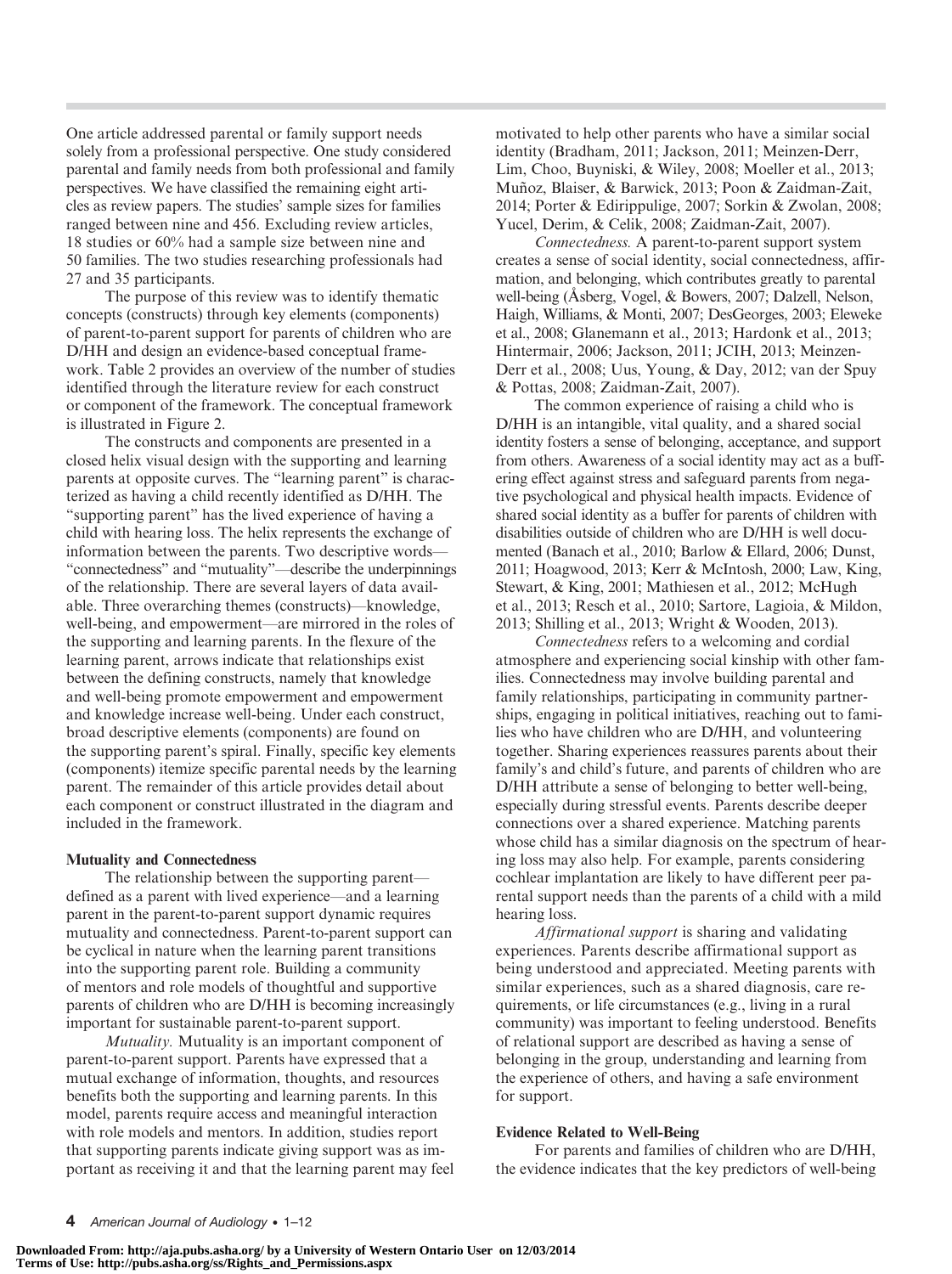|  |  | Table 2. Number of papers pertaining to each component and construct. |
|--|--|-----------------------------------------------------------------------|
|--|--|-----------------------------------------------------------------------|

|                                                                                                            | <b>Well-being</b> |       |       |            |           | Knowledge        |           |                          |               |               |          |                                  |             | <b>Empowerment</b> |                    |                  |           |                 |            |                           |           |                      |
|------------------------------------------------------------------------------------------------------------|-------------------|-------|-------|------------|-----------|------------------|-----------|--------------------------|---------------|---------------|----------|----------------------------------|-------------|--------------------|--------------------|------------------|-----------|-----------------|------------|---------------------------|-----------|----------------------|
|                                                                                                            | <b>Child</b>      |       |       | Family     |           | <b>Education</b> |           | <b>System navigation</b> |               | Advocacy      |          | <b>Confidence and competence</b> |             |                    |                    | Relation         |           |                 |            |                           |           |                      |
| Component<br>and<br>construct                                                                              | Participation     | Goals | Auton | Relational | Emotional | Adaptational     | Resources | Information              | <b>Skills</b> | Professionals | Services | Transitions                      | egal rights | Funding            | ntation<br>Represe | ဥ<br>Ō,<br>meldo | Parenting | SS<br>Self-awar | Engagement | making<br><b>Decision</b> | Mutuality | ess<br>등<br>Connecte |
| Well-being<br>$(n = 36)$<br>Knowledge<br>$(n = 36)$<br>Empowerment<br>$(n = 32)$<br>Relation<br>$(n = 21)$ | 23                | 26    | 15    | 33         | 33        | 27               | 21        | 29                       | 17            | 29            | 22       | 16                               | 8           | 17                 | 10                 | 20               | 13        | 14              | 19         | 18                        | 12        | 13                   |

**Downloaded From: http://aja.pubs.asha.org/ by a University of Western Ontario User on 12/03/2014 Terms of Use: http://pubs.asha.org/ss/Rights\_and\_Permissions.aspx**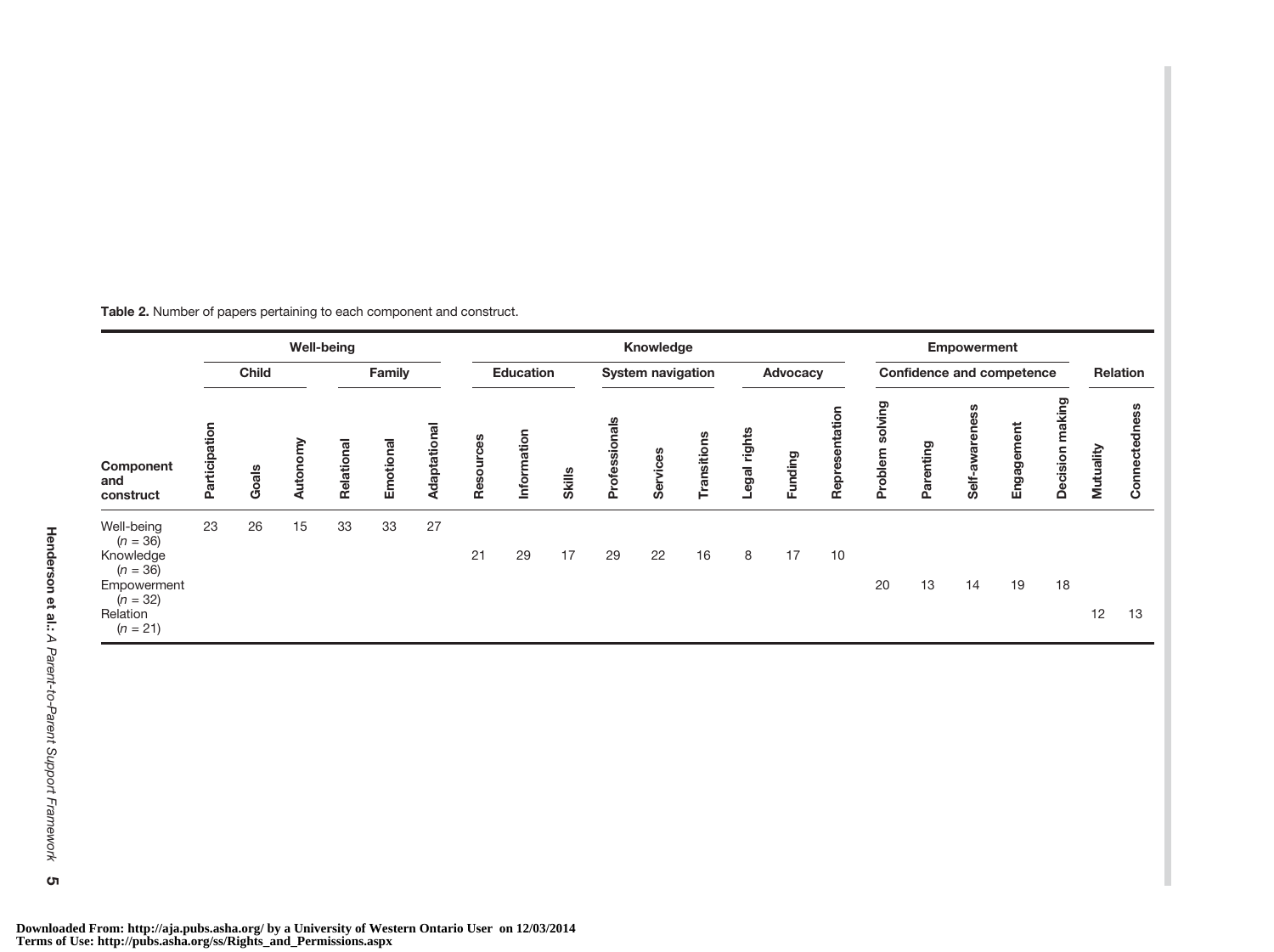

Figure 2. Parent-to-parent support for parents of children who are deaf or hard of hearing: A conceptual framework.

for parents and families are (a) emotional support, (b) adaptational support, and (c) relational support. For the child who is D/HH, key predictors of well-being are (a) participation, (b) goals, and (c) autonomy (Åsberg et al., 2007; Brown, Abu Bakar, Rickards, & Griffin, 2006; Brown & Remine, 2008; Dalzell et al., 2007; DesGeorges, 2003; Eleweke et al., 2008; E. Fitzpatrick, 2010; E. Fitzpatrick et al., 2008; E. Fitzpatrick et al., 2007; E. M. Fitzpatrick & Durieux-Smith, 2011; Hintermair, 2006; Holzinger, Fellinger, & Beitel, 2011; Ingber, 2009; Jackson et al., 2010; Jamieson et al., 2011; JCIH, 2013; Larsen, Muñoz, DesGeorges, Nelson, & Kennedy, 2012; Lederberg & Golbach, 2002; Marriage, 2013; Meinzen-Derr et al., 2008; Moeller et al., 2013; Poon, Jamieson, Buchanan, & Brown, 2008; Porter & Edirippulige, 2007; Quittner et al., 2010; Sipal & Sayin, 2012; Zaidman-Zait, 2007).

#### Well-Being for Parents and Families

Emotional support. Parents require emotional support, and many articles indicate parent-to-parent support positively influences emotional well-being. Emotional priorities (and concerns) are key attributes of wellness and affect a parent's ability to cope with his or her own needs to support the child. The most common emotional concerns researchers have ascribed to parents include emotional distress, low self-esteem, grief, unpredictability, loneliness, incompetence, vulnerability, lack of fulfillment, and perceived stigma. Many of these negative emotions arose after the child's diagnosis with hearing loss and/or at periods of transition. Parent support groups offered psychological benefits, including

self-reliance, less isolation, autonomy, positive identity, self-worth, confidence, readiness to engage, and bravery. Leading researchers have documented evidence that parentto-parent support may increase parental emotional well-being.

Adaptational support. Studies link well-being to adaptation, adjustment, and acceptance. Examples of important components of how parent-to-parent support assists with adaptation to the child's hearing loss include developing personal strategies, assisting in resolving grief, helping to accept a child's hearing loss, understanding around the unpredictability associated with a diagnosis, and coping with change. Positive emotions associated with adaptation include motivation, relief, increased sense of power, resilience, gratitude, learning, persistence, hopefulness, peacefulness, sense of safety, and optimism. Adaptational support assists the parent in developing an awareness and the skills necessary to create an optimal environment for language and literacy development, such as changing routines or learning sign language.

Relational support. Overall, 30 studies indicate relational support as a key attribute of parent-to-parent support. Relational support refers to relationships and well-being between the members of the immediate and extended family. Relational support in this framework is identified as bonding with the child, family functioning, family and marital cohesiveness, interaction, and communication between family members. Parent-to-parent support systems recognize that family members cope better when they have a sense of togetherness. For children who are D/HH, the impairment may affect language development, which can affect family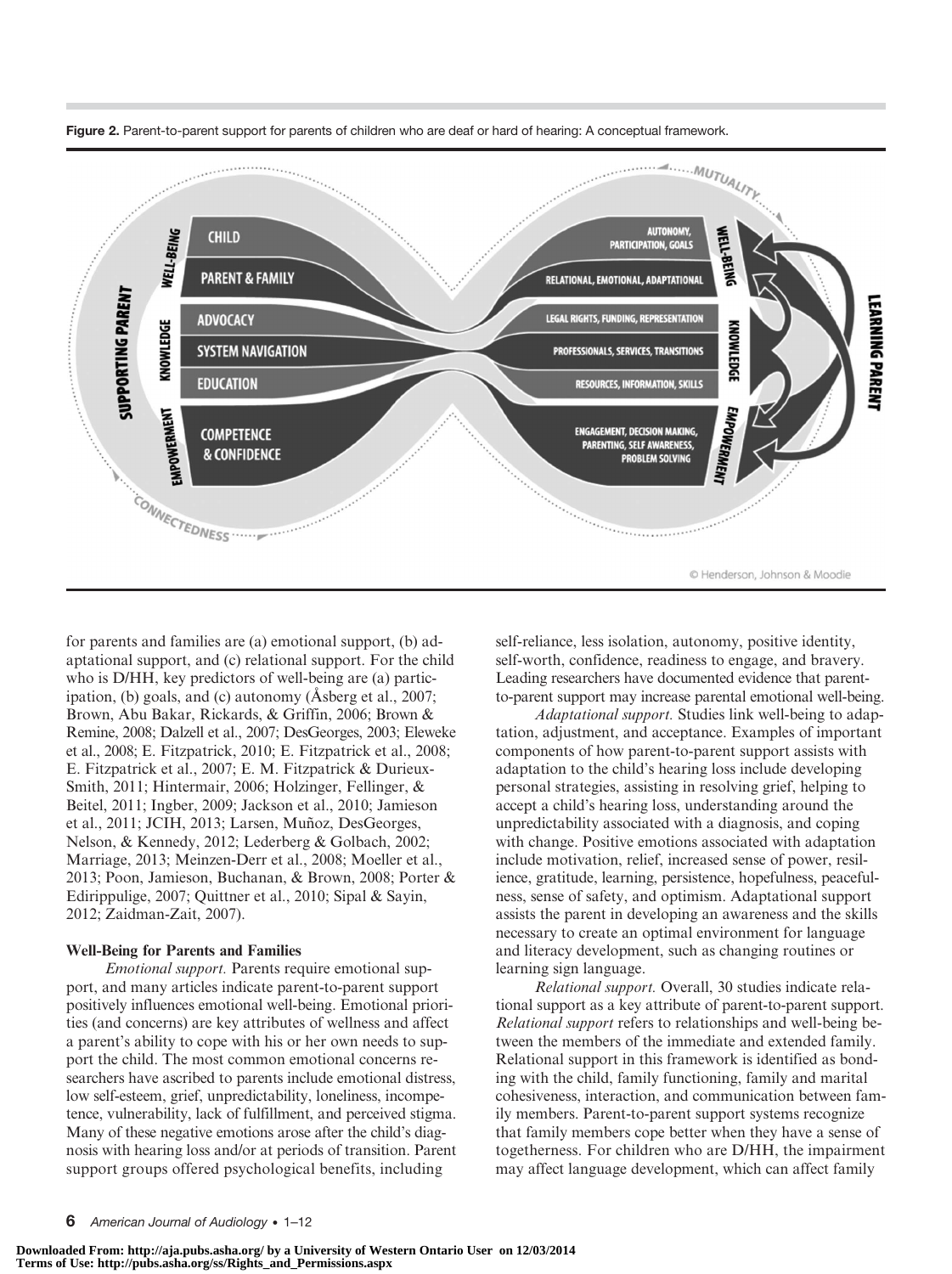members' ability to communicate with the child and the child with his or her family. Parent support groups can help all members understand hearing loss and boost positive interactions between parent and child, grandparent and child, extended family and child, and siblings.

#### Well-Being for the Child

Participation. Twenty-three studies indicate that parents of children who are D/HH identify child participation in hearing and the Deaf community as a priority. Parents want their children to fully experience leisure or extracurricular activities, day care or school, and ventures with their siblings and friends. Parent support groups may identify solutions to full participation barriers, such as recommendations for community-based accommodations. Sometimes a child who is D/HH may have language or social–emotional delay, which may complicate peer acceptance and relationships, and parent support groups can support parents to improve their child's well-being.

Autonomy. Parents who have children with disabilities have indicated that their overprotectiveness may limit their child's autonomy (Anaby et al., 2013). Peer parental support provides an opportunity for parents to encourage and provide strategies for other parents who may feel unsure or uncertain about when and how to support autonomous behavior in their children. Autonomous children perceive greater control over decision making and exhibit persistence, curiosity, and stress-related coping strategies (Morrison, Dashiff, & Vance, 2013; Poulsen, Rodger, & Ziviani, 2006). All of these skills are important for parents to assist children with developing so that they become active participants in their hearing health care, education, and social environments as early as possible in life.

Goals. Twenty-eight studies report the positive influence of parent-to-parent support on reassuring parents about their child's short- and long-term goals. Parents are concerned about language achievement and communication outcomes and have expressed hopes and fears regarding their child's educational success and employment opportunities. Peer parental support systems boost parental morale and confidence when looking toward the future and at points of transition. Parents are better positioned to support the goals chosen by the child through meaningful collaboration.

#### Evidence Related to Knowledge

Thirty-six studies highlighted the need for parental access to accurate and unbiased knowledge. Given the magnitude of information on hearing loss, parents may find it difficult to ascertain quality information. Our informational graphic of parent-to-parent support for hearing parents of children who are D/HH depicts how knowledge leads to parental empowerment and well-being. Defining components of knowledge are (a) advocacy, (b) system navigation, and (c) education (Åsberg et al., 2007; Bradham, 2011; Brown & Remine, 2008; DesGeorges, 2003; Eleweke et al., 2008; E. Fitzpatrick, 2010; E. Fitzpatrick et al., 2008; E. Fitzpatrick et al., 2007; Hardonk et al., 2013; Hardonk et al., 2011;

Ingber, 2009; Ingber & Dromi, 2010; Jackson, 2011; Jackson et al., 2010; Jamieson et al., 2011; JCIH, 2013; Larsen et al., 2012; Lederberg & Golbach, 2002; Luterman, 2004; Marriage, 2013; Meinzen-Derr et al., 2008; Moeller et al., 2013; Porter & Edirippulige, 2007; Sorkin & Zwolan, 2008; Yucel et al., 2008; Zaidman-Zait & Jamieson, 2007). Adolescents and adults who are D/HH may provide enhanced cultural and linguistic experiences and help build family networks, perhaps through no other means than giving a reassuring example of successful aging with a hearing loss.

#### Advocacy

Legal rights. In many countries, positive attitudes toward disability and inclusion are reflected in policy and legislation. Yet stigma and barriers continue for children who are D/HH. In eight studies, parents wanted clear and accurate information about laws, entitlements, and rights for their children, especially regarding special education laws. Parent-to-parent support may provide parents with information on federal legislation and regulation and keep families apprised of changes to laws.

Representation. Parent-to-parent support can guide parents on how to advocate on behalf of their child who is D/HH at the local, state, and federal levels. Parental consultants may provide strength and advice at medical, professional, and educational appointments. Learning parents indicate feeling inadequate and lacking confidence at difficult decision-making meetings and would benefit from a peer advocate. Peer consultants may represent families and collaborate with governments, organizations, and initiatives.

Funding. Parents with children who are D/HH may have increased financial strain. Developing knowledge and skills related to accessing financial assistance and entitlements through private insurance, government funding, and not-for-profit supplements may reduce stress. Supporting parents can assist learning parents with developing strategies to obtain assistance with expenses related to private speech therapy, time off work for medical appointments and travel, and expenses related to technological equipment (e.g., hearing aids, earmolds, and batteries).

#### System Navigation

Services. Children who are D/HH require services to meet their needs, and their parents require assistance maneuvering through health care, school, legal, and community systems. Parent-to-parent support can assist parents with children who are D/HH by (a) identifying services, (b) accessing services, and (c) navigating services. Parents require assistance in identifying programs available in the community for today or in anticipation of a future or potential need. Peer parental support can assist parents with locating programs, determining eligibility criteria, navigation of the application process, and accessing appropriate programs. To illustrate, parents need to know about available community services, such as supports beyond the preschool years. If parents are unaware of a service, it cannot be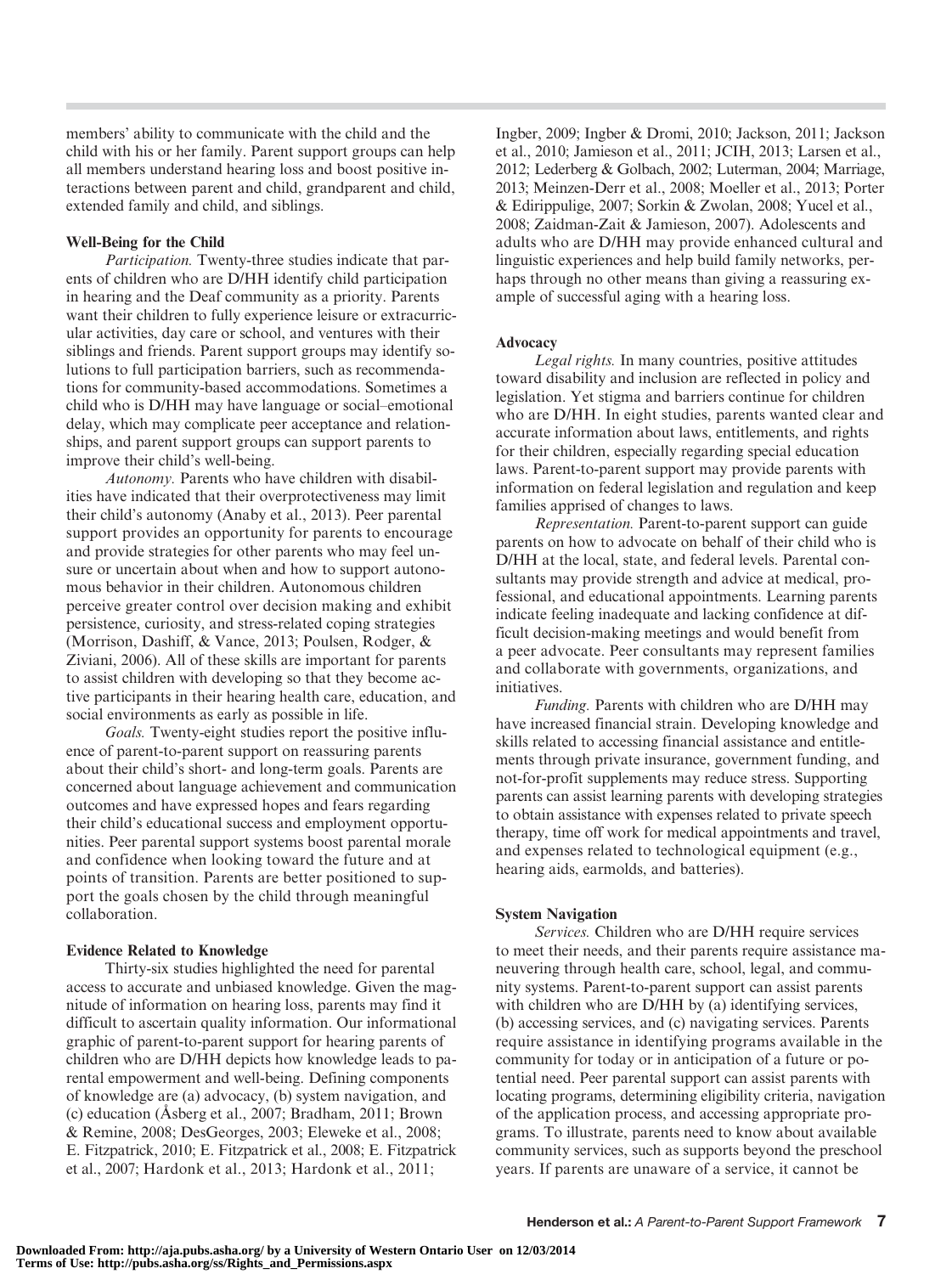accessed. Further, parent-to-parent support may help families create a program if one does not meet a child's needs.

Professionals. Parents require a road map and care coordination in order to best work with their child's professionals. Twenty-nine studies refer to parents receiving inadequate support navigating the process from referral to hearing aid or cochlear implant provision and understanding the roles of the professionals they may encounter. Within our framework, parents seen as supporting parents can help explain to the learning parents how to coordinate efforts, book appointments, and determine timely service. Further, parents may not know the jobs and roles of their child's specialists. Parent-to-parent support can inform parents how speech-language pathologists, audiologists, and otolaryngologists work together and perform different tasks in their child's habilitation. Parent-to-parent support can also connect parents with skilled professionals, such as optometrists, dentists, or child-care workers who understand hearing loss.

Transitions. Sixteen articles indicate that maneuvering through these complex systems, processes, and stages can be frustrating periods, especially when unexpected barriers are presented. Support and informational needs increase at periods often referred to as transitional, such as when a child enters day care or school, becomes an adolescent, or begins to explore careers. Parents have suggested that educational components to prepare for transitional stages be part of pediatric habilitation for children who are D/HH to better support parents and children. Further, parents need ongoing support, not just when entering the school system. Parents express stress around educational concerns, such as learning supports, technological needs, policies, and specialized educational programs.

#### Education

Resources. Parent-to-parent support can provide parents with resources in the community. Recognized affiliations with national and local agencies and referrals to those organizations are an important component of peer parental support. Peer parental support can suggest volunteer networks, not-for-profit organizations, community partners, and support programs for parents at the point of diagnosis. The literature indicates that parents who have the lived experience of raising a child who is D/HH are more knowledgeable than many professionals about resources available for families in the communities in which they live.

Skills. Mastering new skills can be both rewarding and challenging for parents of children who are D/HH. Endeavoring to best support their child's language and educational needs, many parents receive instruction in sign language, speech training, and technological skills from experts in these fields. As a supplement to professional support, parents indicate they want skills-based instruction in peer parental support groups. Skills-based instruction pertaining to sign language may include workshops and opportunities to practice. Peer parental support recognizes the parent's effort and dedication to acquiring new skills.

Information. Parents require "information that is accurate, well-balanced, comprehensive, and conveyed in an unbiased manner" (JCIH, 2013, p. 5). For parents, quality information is critical and informs decisions at diagnosis and during their child's early development. Parents indicate they have received inadequate, outdated, biased, and incomplete information from their child's specialists. Parent-to-parent support creates an environment of shared information in which parents can learn about best practices, industry protocols, technological advancements, the latest research, amplification options, and communication choices. Twenty-nine research studies indicate parents would benefit from improved information.

#### Evidence Related to Empowerment

Thirty-two research articles provide evidence for the positive influence of parent-to-parent support on parental empowerment. Empowerment is a construct that is a social process, influenced by well-being and knowledge, which fosters power through confidence and competence in people's lives. We define the components of competence and confidence as (a) problem solving, (b) parenting, (c) selfawareness, (d) engagement, and (e) decision making (Brown et al., 2006; DesGeorges, 2003; Eleweke et al., 2008; E. Fitzpatrick et al., 2008; Hardonk et al., 2013; Hardonk et al., 2011; Ingber, 2009; Jamieson et al., 2011; JCIH, 2013; Marriage, 2013; Moeller et al., 2013; Porter & Edirippulige, 2007; Quittner et al., 2010; Yucel et al., 2008; Zaidman-Zait, 2007).

#### Confidence and Competence

Parenting. The exchange of parenting knowledge learned through the experience of raising a child who is D/HH is a vital component of peer parental support in 13 studies. Parents are eager to learn practical parenting skills, such as teaching their child to safely cross the street and how to anticipate their child's needs at a birthday party. Beyond the early years, peer parental support may offer parenting advice to improve child–parent interactions and guidance when parenting a child who may require behavioral or social supports.

Decision making. Peer parental support offers parents the opportunity to access knowledge, information, and resources and to cultivate ideas and opinions for informed decision making. Further, emotional support provided in parent-to-parent structures helps parents develop the capacity and confidence to make decisions. Families fully engaged in decisions about their child's options and care with specialists can find validation in their peer support group.

Self-awareness. Several studies indicate peer-to-peer support may provide a sense of self-awareness by helping hearing parents respond with intention to their child's diagnosis. Supporting parents' emotional and educational needs empowers parents to be more self-efficacious in orienting to the present and setting goals for the future. Self-awareness is a process; parents build on areas of strength, acknowledge areas to learn, and become confident to act in line with personal and family values. Finding clarity with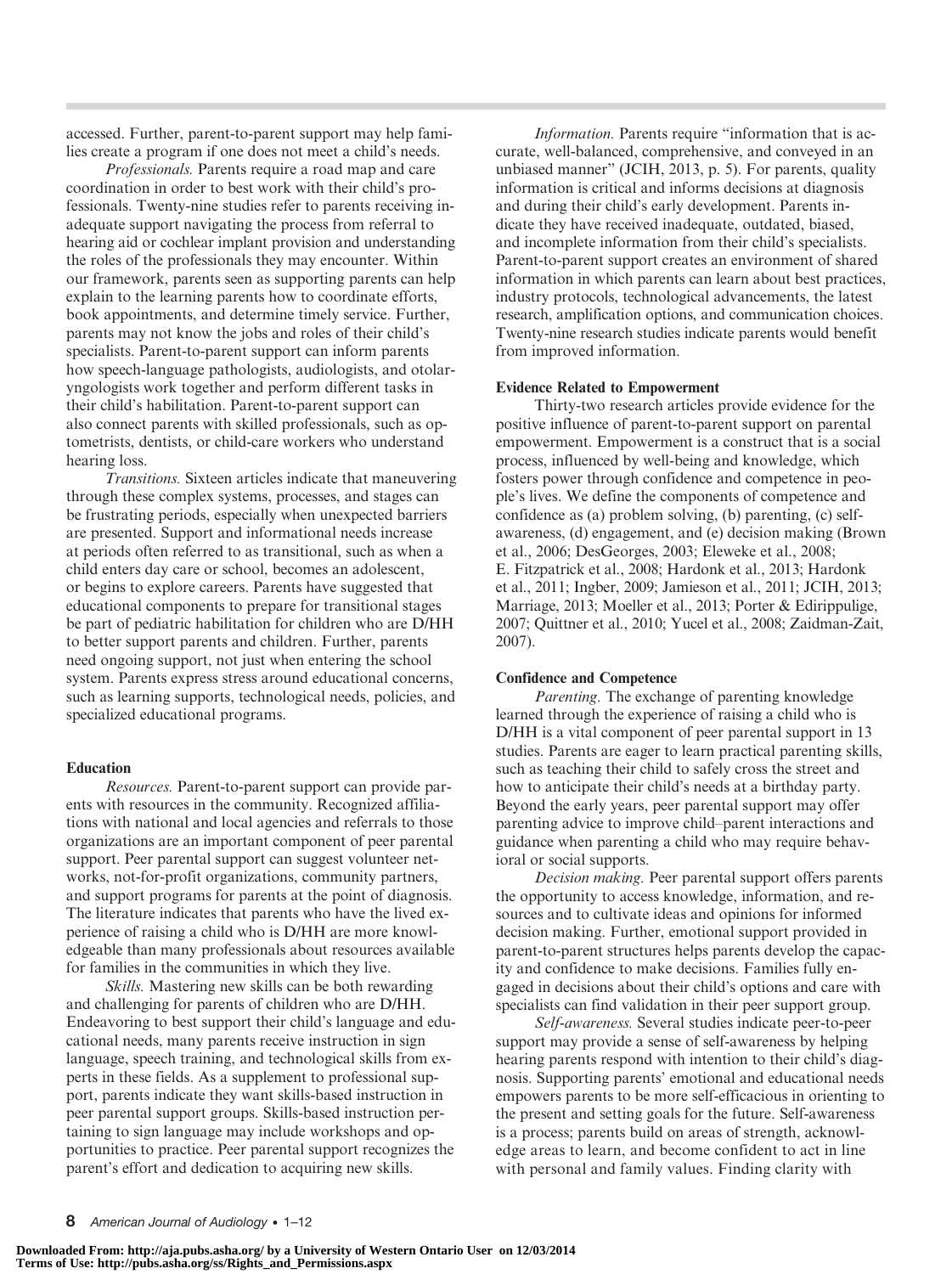parent-to-parent support empowers parents to rediscover their personal strengths and resilience to support their child who is D/HH.

Problem solving. Parent-to-parent support may empower parents to trust their innate problem-solving and coping abilities. Unable to rely on specialists in daily living, parents must acquire skills and confidence to improve problem-solving abilities. Parent-to-parent support can help parents acquire problem-solving skills specific to raising a child who is D/HH and enhance the process together.

Engagement. Confidence and competence equip parents to play an active and engaged role in the management of their child's daily life. Parents' ability and readiness to assume their expert parental role with their child's specialist team to foster their child's development is related to the parents' willingness and ability to fully engage. Peer parental support can provide positive support and help parents actively engage in their child's habilitation process.

## **Discussion**

The specific objective of this scoping review was to provide a synthesis of the existing peer-reviewed knowledge regarding clinical and parental experiences relating to parent-to-parent support for parents of children who are D/HH. The key finding to emerge is the development of a conceptual framework of parent-to-parent support for parents of children who are D/HH.

The 2013 Supplement to the JCIH and Moeller et al.'s (2013) International Consensus Statement indicate that parent-to-parent support has an appreciable quality that cannot be reproduced by clinicians and that this specific support is recommended for the social and emotional well-being of families. In order for parents to function effectively on behalf of their child who is D/HH, the panels of experts recommend the development and implementation of guidelines for best-practice parent-to-parent support (JCIH, 2013; Moeller et al., 2013). The JCIH and International Consensus Statement served as the catalyst for this scoping review. Prompted by these recommendations, this scoping review sought to determine the constructs and components of this specific type of support. The conceptual framework, developed through this scoping review, may serve as a foundational tool in the development of these guidelines.

The assessment and assimilation of a diverse body of evidence across developed nations in Africa, Australia, Europe, and North America has identified central themes and ideas relating to peer parental support needs and has the potential to standardize content of parent-to-parent support for parents of children who are D/HH.

In addition to establishing parent-to-parent guidelines, leading researchers suggest that strengthened peer parent support programs may complement existing services and have a sequential effect, such as augmenting EHDI programs (Åsberg et al., 2007; Eleweke et al., 2008; E. Fitzpatrick et al., 2008; Jackson, 2011; Poon & Zaidman-Zait, 2014).

## Limitations of the Study

We did not complete a quality appraisal of the studies, which is not required in the methodological process of a scoping review of the literature. In addition, although gray material, such as what is produced on all levels of government, business, and industry, is permissible in scoping reviews, we chose to limit our search to academic literature. Therefore, we did not use parent-to-parent support material from not-for-profit organizations that may work daily with parents of children who are D/HH. Further, the interpretive nature of developing the conceptual framework may be a limitation. Although the scoping review adhered to the methodological standards of a scoping review, the development of the conceptual framework may not be replicable due to authors' interpretations, creative allowances, and subjectivity of assigning significance.

## **Conclusion**

There is increasing evidence regarding the vital and beneficial role of parent-to-parent support. To the best of our knowledge, this is the first conceptual framework of parent-to-parent support for parents of children who are D/HH. This conceptual framework provides a comprehensive overview of the literature and in doing so addresses recommendations from the JCIH and the International Consensus Statement on best practices in family-centered early intervention for children who are D/HH.

The conceptual framework was developed with the intent to be of service to parents, policy makers, clinical practitioners, and researchers. It has the potential to influence the development and implementation of family support guidelines, policy, legislation, and practice.

This review concludes that parent-to-parent support is a central tenet in family-centered care for families with children who are D/HH, that it must be provided by experienced parents, and that it cannot be replicated by health care professionals. Evidence indicates parent-to-parent support is necessary and adjunctive to professional services. High priority must be given to ensure parent-to-parent support is incorporated within but complementary to EHDI programs and that professionals serving parents are informed of peer parental programs.

This research has the capacity to refine the content and type of support offered by institutions and organizations. Parents have already emerged in this health care role, but they must be widely recognized as integral providers of this service.

Most important, this new information may improve health outcomes for children who are D/HH by fully supporting their parents and families.

## Future Directions

This is a dual-phase scoping review. The initial conceptual framework was developed based on diverse peerreviewed literature in the field. However, as per scoping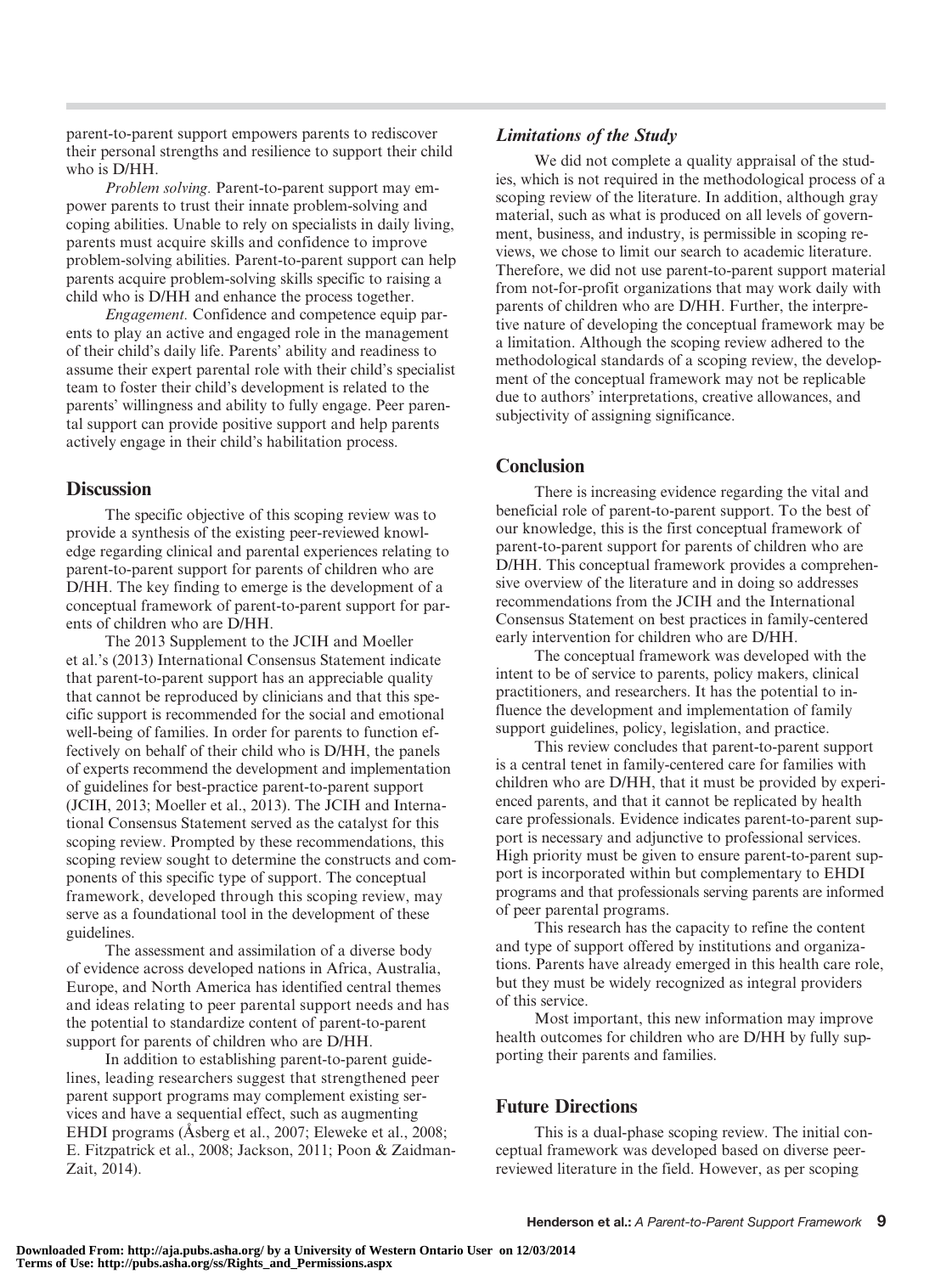review methodology, we recognize leaders in this field may be able to provide additional insights beyond the literature, and we will seek stakeholder involvement. Therefore, the next stage for this program of research will be to present the framework to professionals and parents with expertise in the area of parent-to-parent support to gather additional evidence to support and or direct revisions for the framework.

Additionally, we appreciate how context and environment influences and impacts best practice parent-to-parent support. Conditions affected by "who," "where," and "how" will impact potential implementation of the conceptual framework. Future research directions may consider strategies for best environmental context to complement this conceptual framework. The findings from the parentto-parent support conceptual framework contextualized in an evidence-based peer parental support environment would be depicted in an interactive 3-D model. A 3-D model would best represent the interaction and merging of the conceptual framework and the environment to support it.

## Acknowledgments

Funding for this work was provided by the Ontario Ministry of Children and Youth Services. We acknowledge and appreciate the comments and suggestions provided by Anita Cramp and Susan Scollie on earlier versions of this article.

## References

- Anaby, D., Hand, C., Bradley, L., Direzze, B., Forhan, M., Digiacomo, A., & Law, M. (2013). The effect of the environment on participation of children and youth with disabilities: A scoping review. Disability and Rehabilitation, 35, 1589–1598. doi:10.3109/09638288.2012.748840
- Arksey, H., & O'Malley, L. (2005). Scoping studies: Towards a methodological framework. International Journal of Social Research Methodology, 8, 19–32. doi:10.1080/ 1364557032000119616
- Åsberg, K. K., Vogel, J. J., & Bowers, C. A. (2007). Exploring correlates and predictors of stress in parents of children who are deaf: Implications of perceived social support and mode of communication. Journal of Child and Family Studies, 17, 486–499. doi:10.1007/s10826-007-9169-7
- Banach, M., Iudice, J., Conway, L., & Couse, L. J. (2010). Family support and empowerment: Post autism diagnosis support group for parents. Social Work With Groups, 33, 69–83. doi:10.1080/01609510903437383
- Barlow, J. H., & Ellard, D. R. (2006). The psychosocial well-being of children with chronic disease, their parents and siblings: An overview of the research evidence base. Child: Care, Health and Development, 32, 19–31. doi:10.1111/j.1365-2214.2006. 00591.x
- Bradham, T. S. (2011). Strategic analysis of family support in EHDI systems. The Volta Review, 111, 181–194.
- Brown, P. M., Abu Bakar, Z., Rickards, F. W., & Griffin, P. (2006). Family functioning, early intervention support, and spoken language and placement outcomes for children with profound hearing loss. Deafness & Education International, 8, 207–226. doi:10.1002/dei
- Brown, P. M., & Remine, M. D. (2008). Flexibility of programme delivery in providing effective family-centred intervention for remote families. Deafness & Education International, 10, 213–225. doi:10.1002/dei
- Colquhoun, H. L., Levac, D., O'Brien, K. K., Straus, S., Tricco, A., Perrier, L., ... Moher, D. (2014). Scoping reviews: Time for clarity in definition, methods and reporting. Journal of Clinical Epidemiology. Advance Online Publication. doi:10.1016/ j.jclinepi.2014.03.013
- Dalzell, J., Nelson, H., Haigh, C., Williams, A., & Monti, P. (2007). Involving families who have deaf children using a family needs survey: A multi-agency perspective. Child Care Health and Development, 33, 576–585. doi:10.1111/j.1365-2214.2007.00761.x
- Davis, K., Drey, N., & Gould, D. (2009). What are scoping studies? A review of the nursing literature. International Journal of Nursing Studies, 46, 1386–1400. doi:10.1016/j.ijnurstu.2009. 02.010
- DesGeorges, J. (2003). Family perceptions of early hearing, detection, and intervention systems: Listening to and learning from families. Mental Retardation and Developmental Disabilities Research Reviews, 9, 89–93. doi:10.1002/mrdd.10064
- Dunst, C. J. (2011). Parapatric speciation in the evolution of early intervention for infants and toddlers with disabilities and their families. Topics in Early Childhood Special Education, 31, 208–215. doi:10.1177/0271121411426904
- Eleweke, C. J., Gilbert, S., & Bays, D. (2008). Information about support services for families of young children with hearing loss: A review of some useful outcomes and challenges. Deafness & Education International, 10, 190–212. doi:10.1002/dei
- Fitzpatrick, E. (2010). A framework for research and practice in infant hearing. Canadian Journal of Speech-Language Pathology and Audiology, 34, 25–32.
- Fitzpatrick, E., Angus, D., Durieux-Smith, A., Graham, I. D., & Coyle, D. (2008). Parents' needs following identification of childhood hearing loss. American Journal of Audiology, 17, 38–49. doi:10.1044/1059-0889(2008/005)
- Fitzpatrick, E., Graham, I. D., Durieux-Smith, A., Angus, D., & Coyle, D. (2007). Parents' perspectives on the impact of the early diagnosis of childhood hearing loss. International Journal of Audiology, 46, 97–106. doi:10.1080/14992020600977770
- Fitzpatrick, E. M., & Durieux-Smith, A. (2011). Universal newborn hearing screening improves quality of life in children aged 3–5 years but does not show a clear relationship with spoken language skills. Evidence-Based Medicine, 16, 57–58. doi:10.1136/ebm1178
- Glanemann, R., Reichmuth, K., Matulat, P., & Zehnhoff-Dinnesen, A. A. (2013). Muenster Parental Programme empowers parents in communicating with their infant with hearing loss. International Journal of Pediatric Otorhinolaryngology, 77, 2023–2029. doi:10.1016/j.ijporl.2013.10.001
- Grant, M. J., & Booth, A. (2009). A typology of reviews: An analysis of 14 review types and associated methodologies. Health Information and Libraries Journal, 26, 91–108. doi:10.1111/ j.1471-1842.2009.00848.x
- Hardonk, S., Desnerck, G., Loots, G., Matthijs, L., Van Hove, G., Van Kerschaver, E.,  $\dots$  Louckx, F. (2011). From screening to care: A qualitative analysis of the parental experiences related to screening and (re)habilitation care for children with congenital deafness in Flanders, Belgium. The Volta Review, 111, 299–324.
- Hardonk, S., Desnerck, G., Matthijs, L., Loots, G., Van Hove, G., Van Kerschaver, E., ... Louckx, F. (2013). Analysing care-related decisions in parents of congenitally deaf children: Introduction of an explanatory model. Scandinavian Journal of Disability Research, 15, 264–281. doi:10.1080/15017419.2012.703966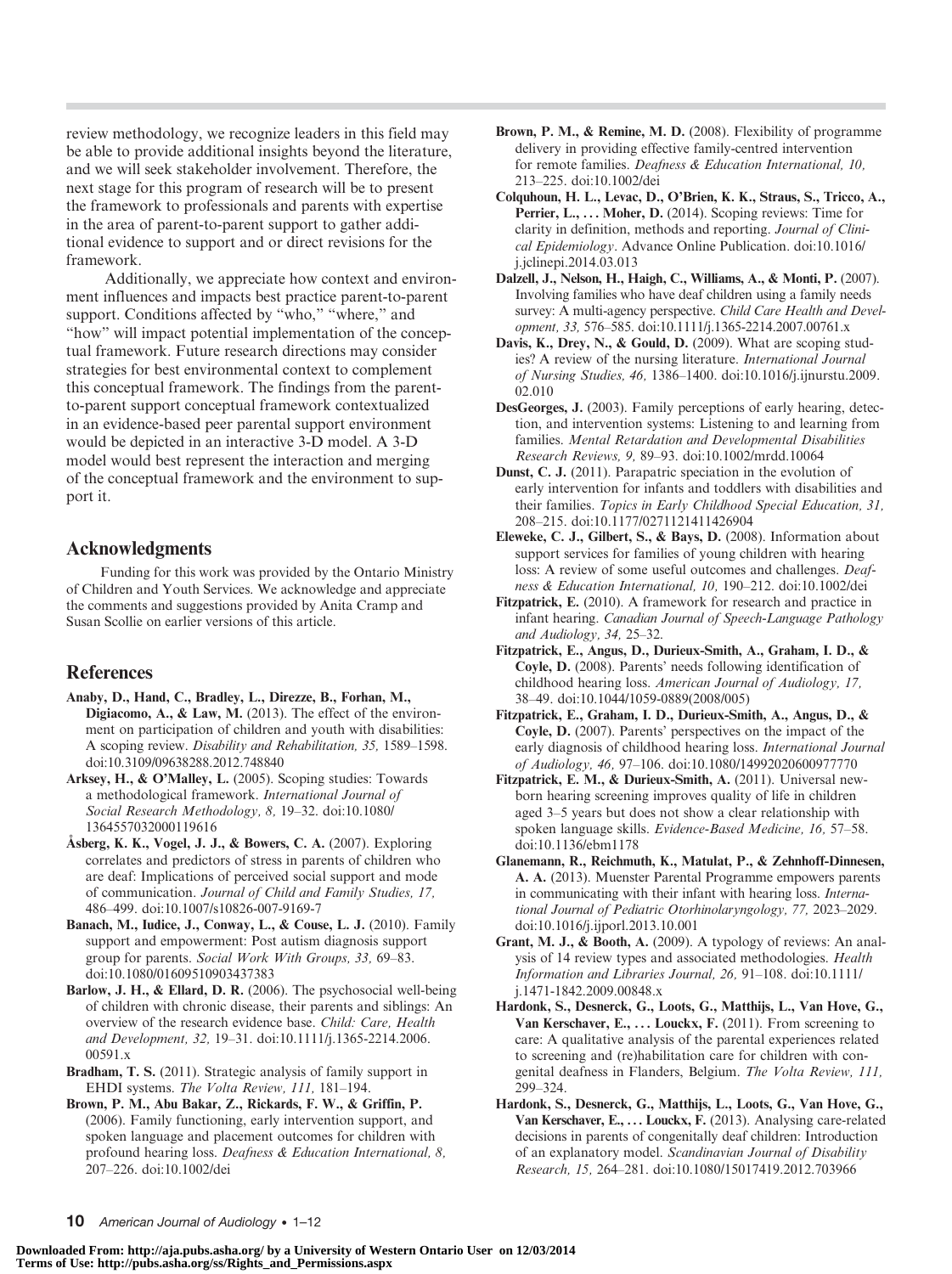- Hintermair, M. (2006). Parental resources, parental stress, and socioemotional development of deaf and hard of hearing children. Journal of Deaf Studies and Deaf Education, 11, 493–513. doi:10.1093/deafed/enl005
- Hoagwood, K. E. (2013). Don't mourn: Organize. Reviving mental health services research for healthcare quality improvement. Clinical Psychology: Science and Practice, 20, 120–126. doi:10.1111/cpsp.12028
- Hoagwood, K. E., Cavaleri, M., Olin, S., Burns, B., Slaton, E., Gruttadaro, D., & Hughes, R. (2010). Family support in children's mental health: A review and synthesis. Clinical Child and Family Psychology Review, 13, 1–45. doi:10.1007/s10567- 009-0060-5
- Holzinger, D., Fellinger, J., & Beitel, C. (2011). Early onset of family centred intervention predicts language outcomes in children with hearing loss. International Journal of Pediatric Otorhinolaryngology, 75, 256–260. doi:10.1016/j.ijporl.2010. 11.011
- Ingber, S. (2009). Demographics affecting parental expectations from early deaf intervention. Deafness & Education International, 11, 83–111. doi:10.1002/dei
- Ingber, S., & Dromi, E. (2010). Actual versus desired familycentered practice in early intervention for children with hearing loss. Journal of Deaf Studies and Deaf Education, 15, 59–71. doi:10.1093/deafed/enp025
- Ireys, H., Chernoff, R., Stein, R., DeVet, K., & Silver, E. (2001). Outcomes of community-based family-to-family support: Lessons learned from a decade of randomized trials. Children*'*s Services: Social Policy, Research, and Practice, 4, 203–216. doi:10.1207/S15326918CS0404\_04
- Jackson, C. W. (2011). Family supports and resources for parents of children who are deaf or hard of hearing. American Annals of the Deaf, 156, 343–362. doi:10.1353/aad.2011.0038
- Jackson, C. W., Wegner, J. R., & Turnbull, A. P. (2010). Family quality of life following early identification of deafness. Language, Speech, and Hearing Services in Schools, 41, 194–206.
- Jamieson, J. R., Zaidman-Zait, A., & Poon, B. (2011). Family support needs as perceived by parents of preadolescents and adolescents who are deaf or hard of hearing. Deafness & Education International, 13, 110–130. doi:10.1179/1557069X11Y. 0000000005
- Joint Committee on Infant Hearing. (2007). Year 2007 position statement: Principles and guidelines for early hearing detection and intervention programs. Pediatrics, 120, 898–921. doi:10.1542/peds.2007-2333
- Joint Committee on Infant Hearing. (2013). Supplement to the JCIH 2007 position statement: Principles and guidelines for early intervention after confirmation that a child is deaf or hard of hearing. Pediatrics, 131, e1324–1349. doi:10.1542/ peds.2013-0008
- Kerr, S. M., & McIntosh, J. B. (2000). Coping when a child has a disability: Exploring the impact of parent-to-parent support. Child: Care, Health and Development, 26, 309–322. Retrieved from http://www.ncbi.nlm.nih.gov/pubmed/10931070
- Larsen, R., Muñoz, K., DesGeorges, J., Nelson, L., & Kennedy, S. (2012). Early hearing detection and intervention: Parent experiences with the diagnostic hearing assessment. American Journal of Audiology, 21, 91–99.
- Law, M., King, S., Stewart, D., & King, G. (2001). The perceived effects of parent-led support groups for parents of children with disabilities. Physical & Occupational Therapy in Pediatrics, 21, 29–48. Retrieved from http://www.ncbi.nlm.nih.gov/pubmed/ 12029852
- Lederberg, A. R., & Golbach, T. (2002). Parenting stress and social support in hearing mothers of deaf and hearing children:

A longitudinal study. Journal of Deaf Studies and Deaf Education, 7, 330–345. doi:10.1093/deafed/7.4.330

- Levac, D., Colquhoun, H., & O'Brien, K. K. (2010). Scoping studies: Advancing the methodology. Implementation Science, 5, 69. doi:10.1186/1748-5908-5-69
- Luterman, D. (2004). Counseling families of children with hearing loss and special needs. The Volta Review, 104, 215–220.
- Marriage, J. (2013). Integrating parents into the diagnostic and habilitation process. Seminars in Hearing, 34, 3-10.
- Mathiesen, A. M., Frost, C. J., Dent, K. M., & Feldkamp, M. L. (2012). Parental needs among children with birth defects: Defining a parent-to-parent support network. Journal of Genetic Counseling, 21, 862–872. doi:10.1007/s10897-012-9518-6
- McHugh, C., Bailey, S., Shilling, V., & Morris, C. (2013). Meeting the information needs of families of children with chronic health conditions. Physical & Occupational Therapy in Pediatrics, 33, 265–270. doi:10.3109/01942638.2013.799628
- Meinzen-Derr, J., Lim, L. H. Y., Choo, D. I., Buyniski, S., & Wiley, S. (2008). Pediatric hearing impairment caregiver experience: Impact of duration of hearing loss on parental stress. International Journal of Pediatric Otorhinolaryngology, 72, 1693–1703. doi:10.1016/j.ijporl.2008.08.005
- Moeller, M. P., Carr, G., Seaver, L., Stredler-Brown, A., & Holzinger, D. (2013). Best practices in family-centered early intervention for children who are deaf or hard of hearing: An international consensus statement. Journal of Deaf Studies and Deaf Education, 18, 429–445. doi:10.1093/deafed/ent034
- Morrison, S. A., Dashiff, C. J., & Vance, D. E. (2013). Role of parental autonomy support on self-determination in influencing diet and exercise motivation in older adolescents. Nursing Research and Reviews, 3, 77–85.
- Muñoz, K., Blaiser, K., & Barwick, K. (2013). Parent hearing aid experiences in the United States. Journal of the American Academy of Audiology, 24, 5–16. doi:10.3766/jaaa.24.1.2
- Olin, S. S., Williams, N., Pollock, M., Armusewicz, K., Kutash, K., Glisson, C., & Hoagwood, K. E. (2014). Quality indicators for family support services and their relationship to organizational social context. Administration and Policy in Mental Health, 4, 43–54. doi:10.1007/s10488-013-0499-z
- Poon, B. T., Jamieson, J. R., Buchanan, M., & Brown, D. K. (2008). Parent-screener discourse in a newborn hearing screening program. Infants & Young Children, 21, 160–173.
- Poon, B. T., & Zaidman-Zait, A. (2014). Social support for parents of deaf children: Moving toward contextualized understanding. Journal of Deaf Studies and Deaf Education, 19, 176–188. doi:10.1093/deafed/ent041
- Porter, A., & Edirippulige, S. (2007). Parents of deaf children seeking hearing loss-related information on the Internet: The Australian experience. Journal of Deaf Studies and Deaf Education, 12, 518–529. doi:10.1093/deafed/enm009
- Poulsen, A. A., Rodger, S., & Ziviani, J. M. (2006). Understanding children's motivation from a self-determination theoretical perspective: Implications for practice. Australian Occupational Therapy Journal, 53, 78–86. doi:10.1111/j.1440-1630.2006. 00569.x
- Quittner, A. L., Barker, D. H., Cruz, I., Snell, C., Grimley, M. E., & Botteri, M. (2010). Parenting stress among parents of deaf and hearing children: Associations with language delays and behavior problems. Parenting, Science and Practice, 10, 136–155. doi:10.1080/15295190903212851
- Resch, J. A., Mireles, G., Benz, M. R., Grenwelge, C., Peterson, R., & Zhang, D. (2010). Giving parents a voice: A qualitative study of the challenges experienced by parents of children with disabilities. Rehabilitation Psychology, 55, 139–150. doi:10.1037/a0019473